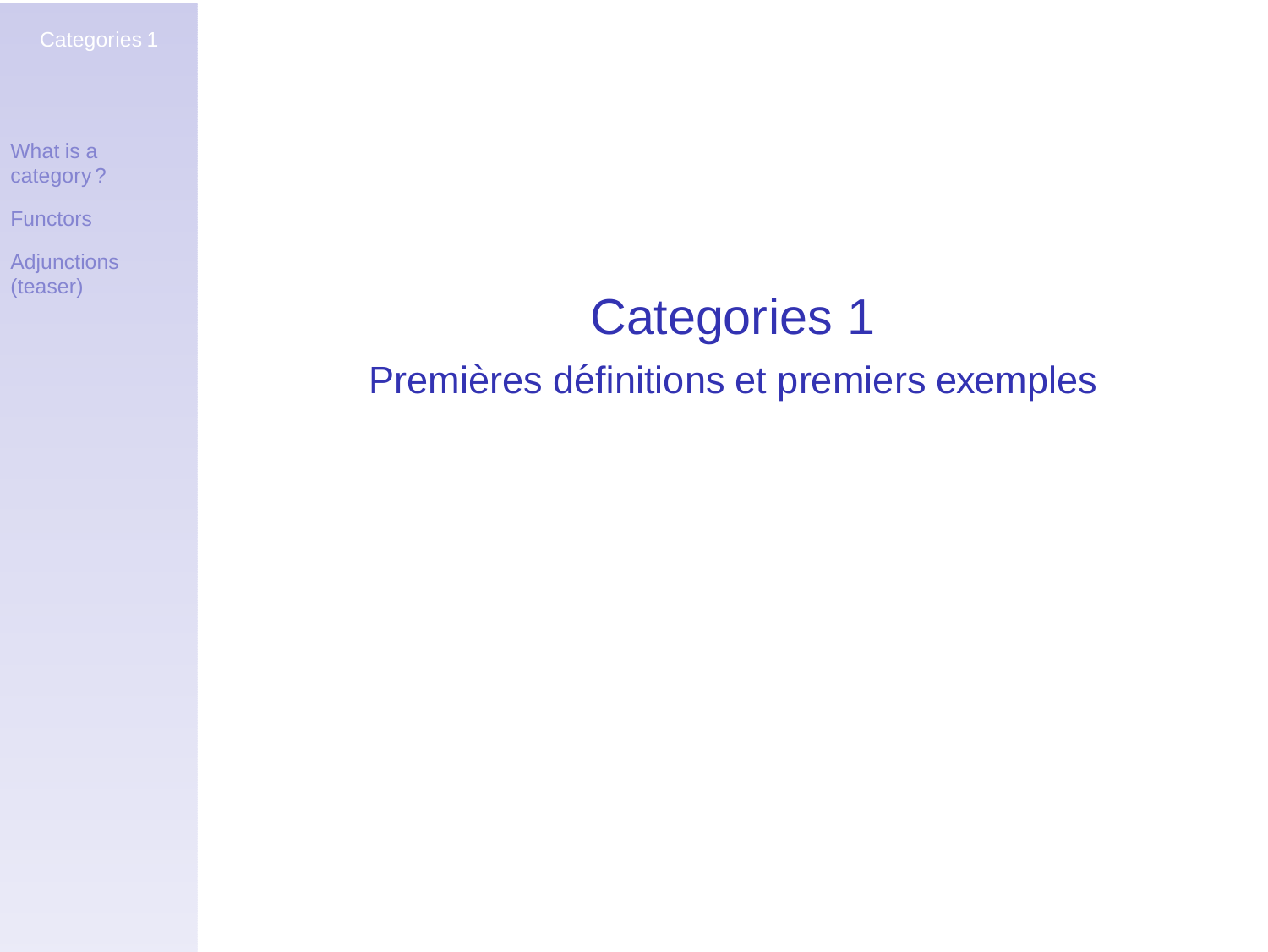**[Adjunctions](#page-10-0)** (teaser)

# A bit of maths

| Objects                | Morphisms                          |
|------------------------|------------------------------------|
| Sets                   | <b>Functions</b>                   |
| Monoids                | Monoid homomorphisms               |
| Groups                 | Group homomorphisms                |
|                        |                                    |
| Algebraic structures   | Structure-preserving maps          |
| Topological spaces     | <b>Continuous functions</b>        |
| Vector spaces over R   | Linear maps                        |
| Elements of a preorder | Pairs $(x, y)$ such that $x \le y$ |

- For each line, identities are neutral and composition is well-defined and associative. (For the last line,  $identities = reflexivity$  and composition  $=$  transitivity.)
- Hence, each line of this table is a category.
- <span id="page-1-0"></span>**• General definition?**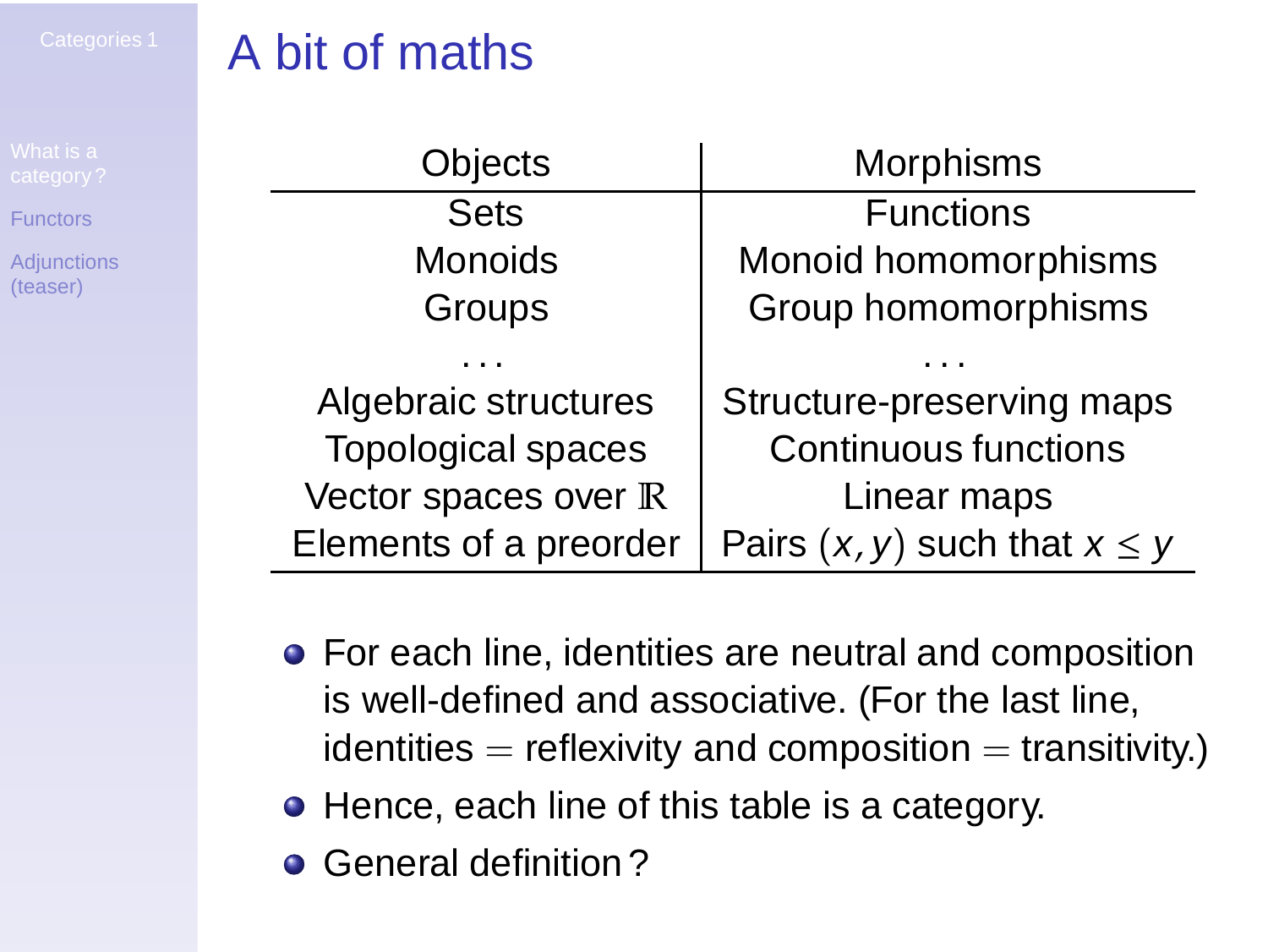**[Adjunctions](#page-10-0)** (teaser)

# Definition of a category

Very formal. Don't try to read everything in detail. Just to convince you that it may be formalized.

#### **Definition**

A category is given by

- a set of *objects Obj*,
- a set of morphisms Mor,
- $\bullet$  two functions dom, cod : Mor  $\rightarrow$  Obj,
- a function  $id:Obj \rightarrow Mor$ , and

• a function

 $\circ : \{(g,f) \in \mathit{Mor}^{2} \mid \mathit{dom}(g) = \mathit{cod}(f)\} \rightarrow \mathit{Mor},$ 

such that ...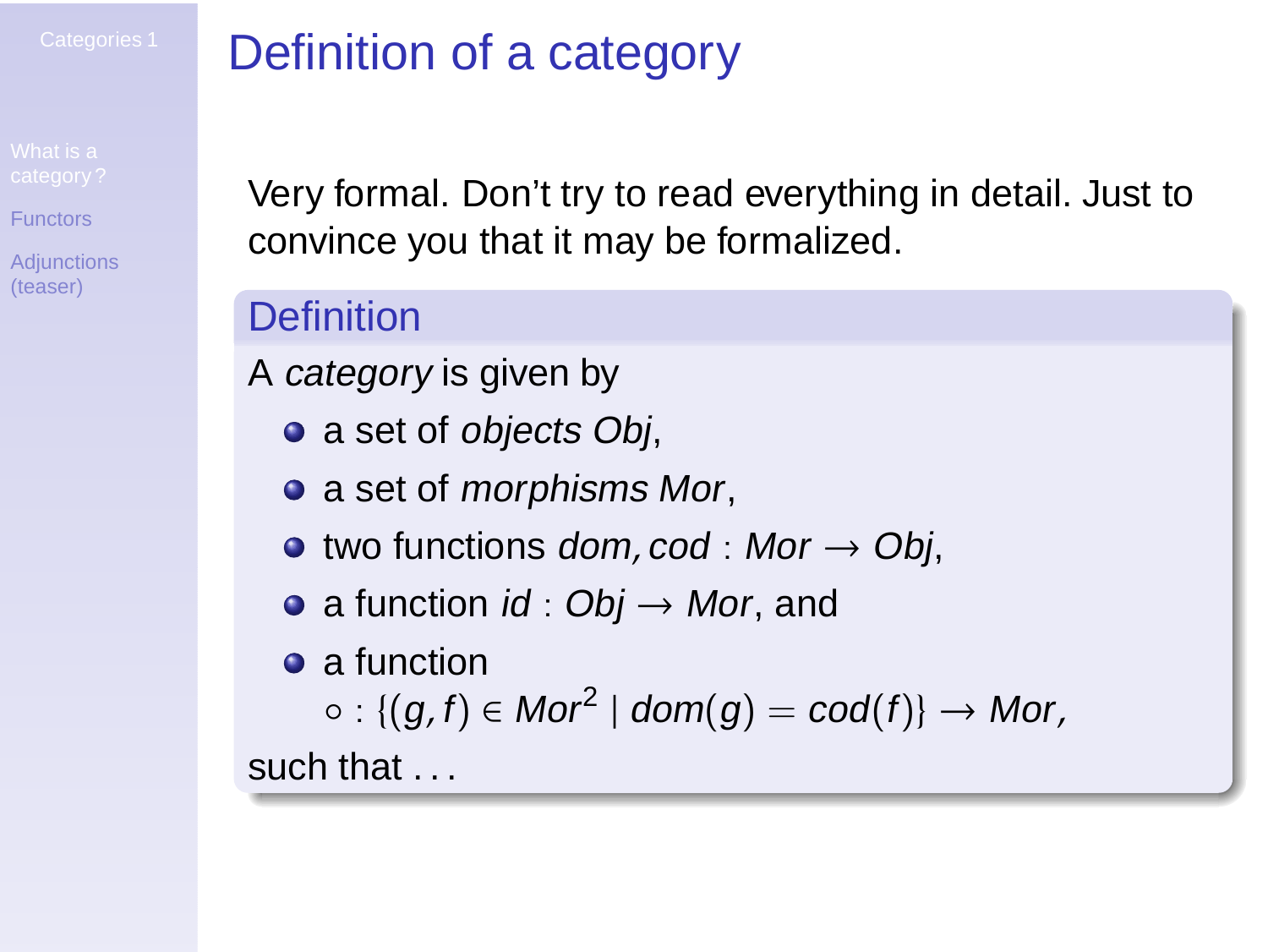**[Adjunctions](#page-10-0)** (teaser)

# Definition of a category (cont)

#### **Definition**

. . .

• For all objects A, B, and morphisms  $f : A \rightarrow B$  and  $g: B \to A$ ,

$$
dom(id_A) = cod(id_A) = A
$$
  

$$
f \circ id_A = f
$$
  

$$
id_A \circ g = g.
$$

 $\bullet$  For all morphisms  $f, g$ , and h such that  $cod(f) = dom(g)$  and  $cod(g) = dom(h)$ ,

$$
\begin{array}{c} \textit{dom}(g \circ f) = \textit{dom}(f) \\ \textit{cod}(g \circ f) = \textit{cod}(g) \\ \textit{h} \circ (g \circ f) = (\textit{h} \circ g) \circ f. \end{array}
$$

(Notation :  $f : A \rightarrow B$  for  $dom(f) = A$  and  $cod(f) = B$ .)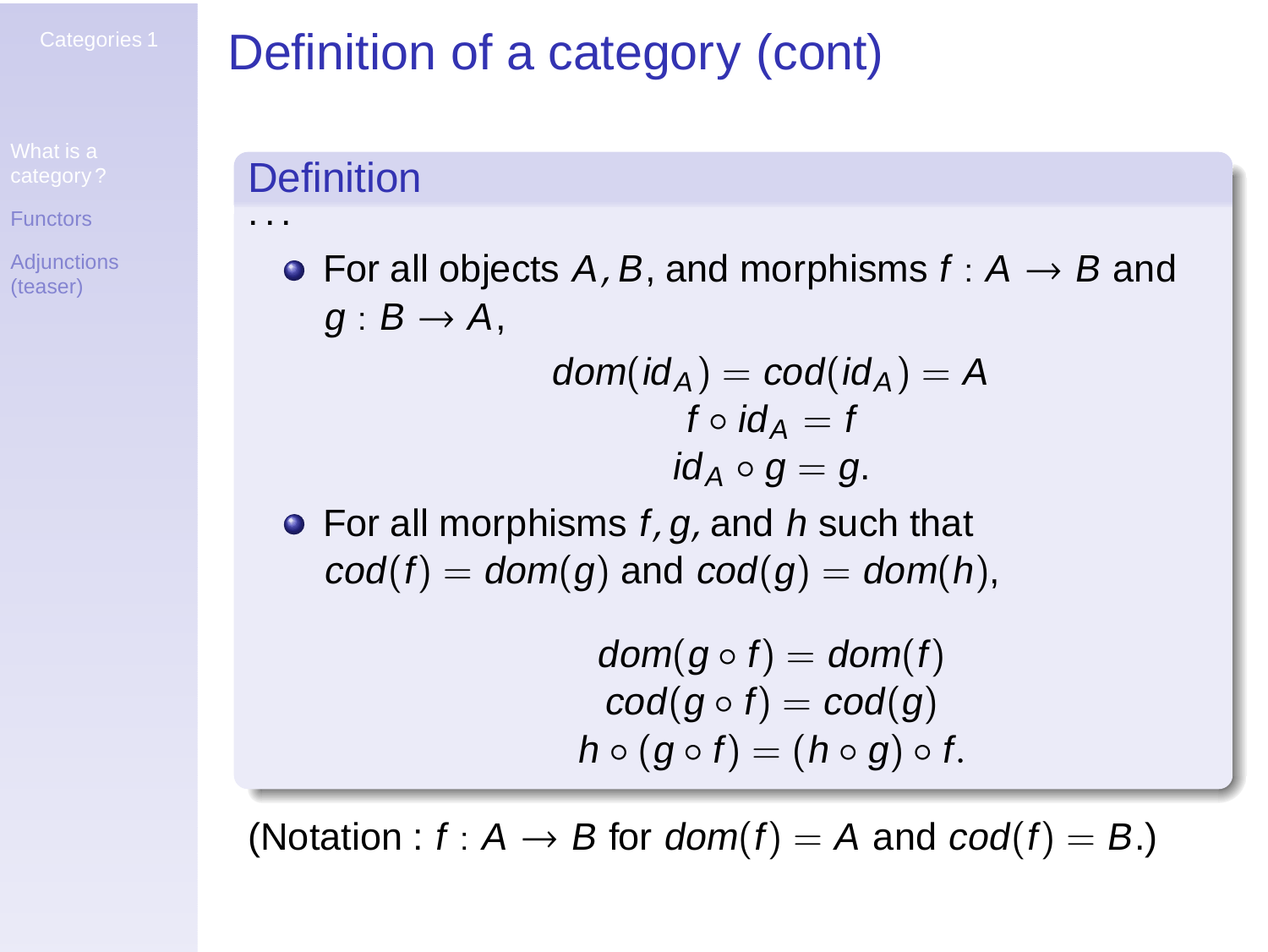**[Adjunctions](#page-10-0)** (teaser)

# Definition of a category (cont)

Is everyone happy with this definition ?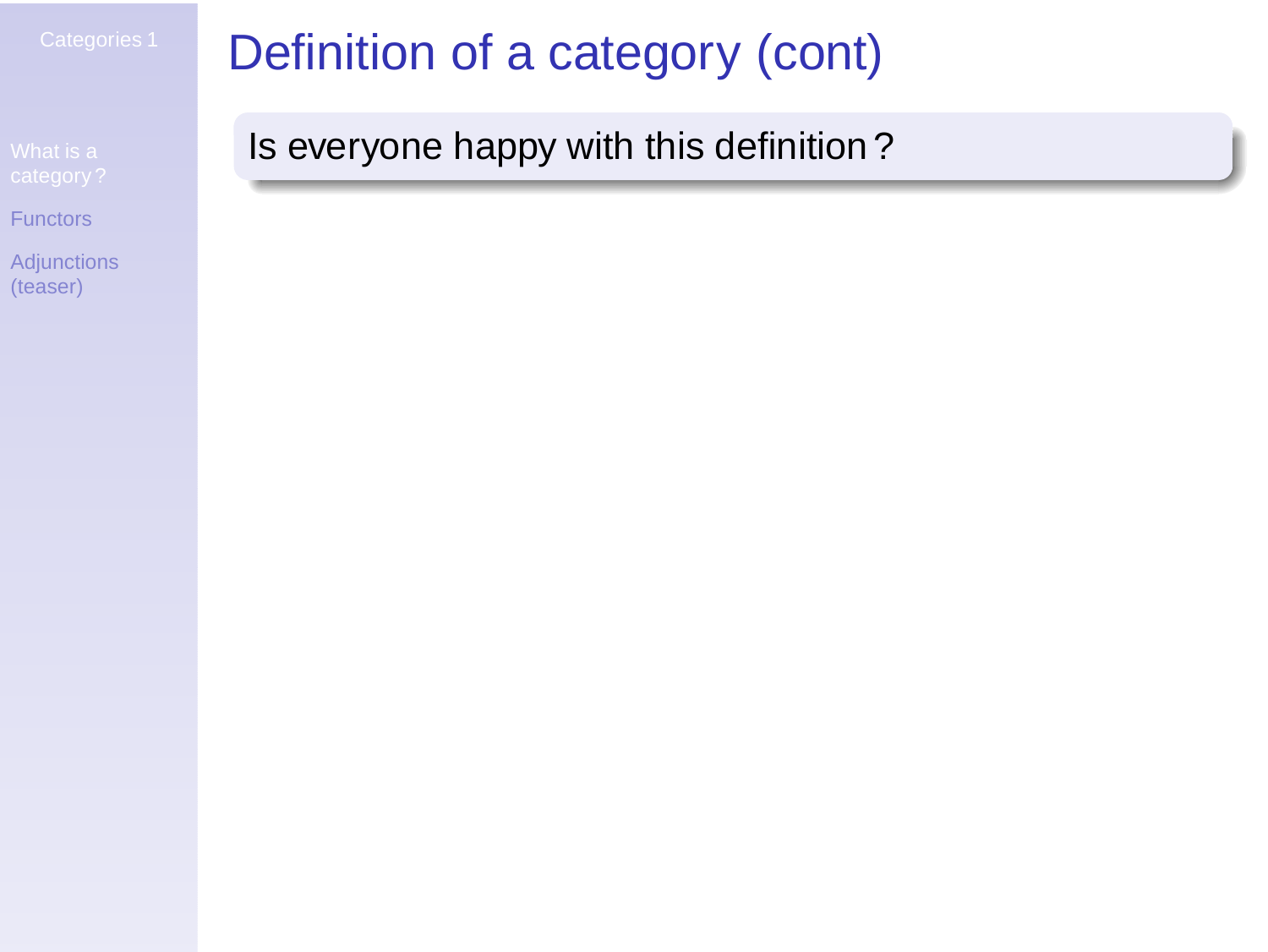**[Adjunctions](#page-10-0)** (teaser)

# Definition of a category (cont)

Is everyone happy with this definition ?

- The ambient meta-theory is unclear.
- Example : what did I mean by "set" and "function"?
- Several possible answers :

First-order logic sorts and function (or relation) symbols, Set theory sets and functions, Type theory, CiC types and functions (or relations), ...

- The properties fitting the formulation in first-order logic will be called elementary.
- Example : construction of functions in topoi.
- Don't necessarily try to write that down formally, we won't care too much in the following.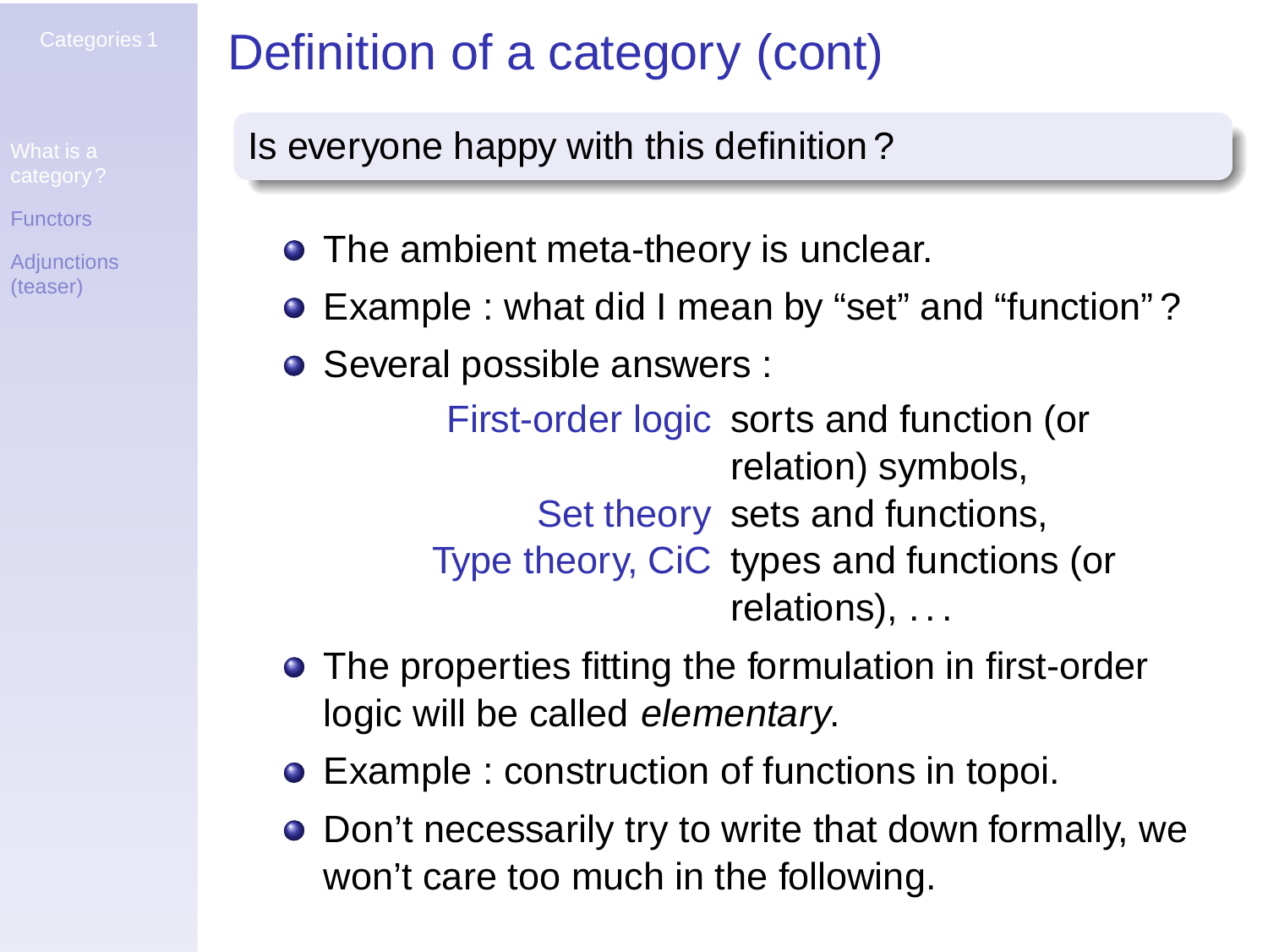**[Adjunctions](#page-10-0)** (teaser)

## Yet another example of a category

#### **Fact**

<sup>A</sup> monoid is <sup>a</sup> category with one object.

| Monoid            | Category with one object |
|-------------------|--------------------------|
| Elements          | Morphisms                |
| Multiplication *  | Composition o            |
| $e \cdot e'$      | e′<br>е<br>$e \circ e'$  |
| Neutral element 0 | Identity id              |
| $0 * e = e$       | е<br>е<br>ıd             |

<span id="page-6-0"></span>Very intuitive when the multiplication has a sequential flavor, e.g., the monoid of words over a given alphabet.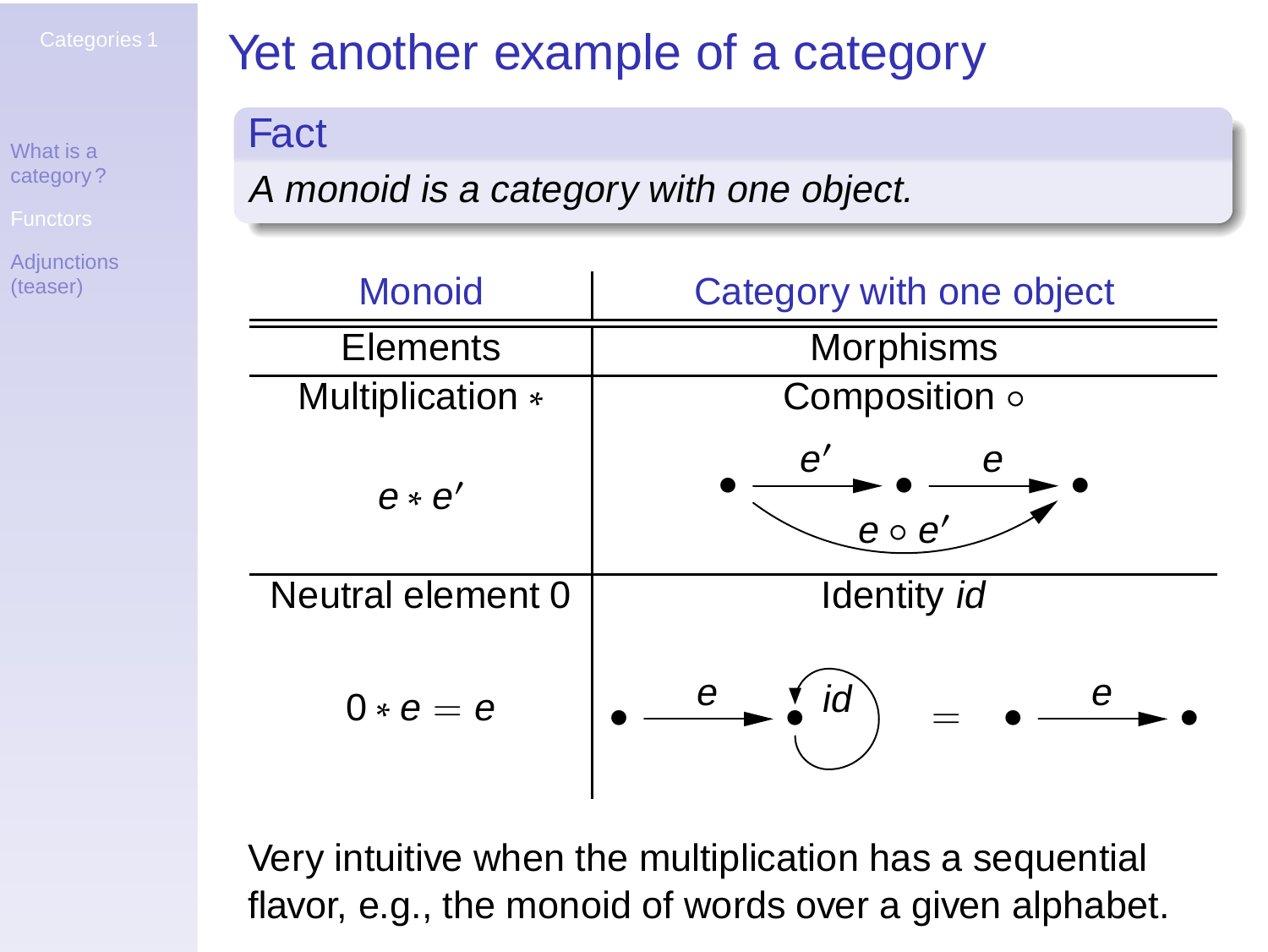[Adjunctions](#page-10-0) (teaser)

#### **Functors**

#### Fact

Monoid homomorphisms are in 1-1 correspondence with functors between categories with one object.

General definition of a functor ?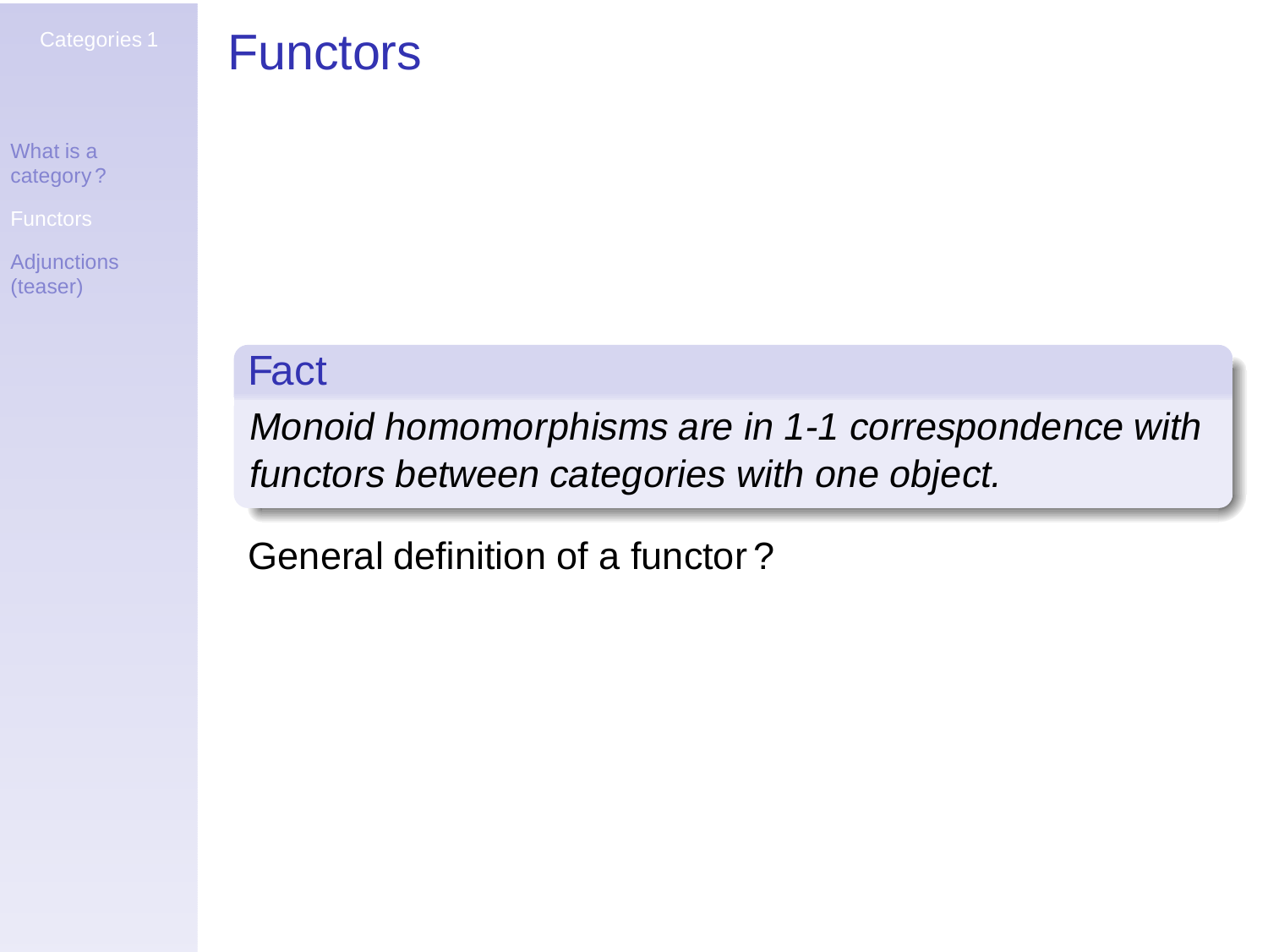**[Adjunctions](#page-10-0)** (teaser)

#### **Functors**

#### **Definition**

Given two categories  $C$  and  $C'$ , a functor  $\mathsf{F}:C\to C'$  is a pair of functions

- $\mathcal{F}_{Obj}: \mathcal{C}_{Obj} \rightarrow \mathcal{C}_{Obj}'$  and
- $F_{Mor}: C_{Mor} \rightarrow C'_{Mor},$

(which we both write  $F$ , letting the context disambiguate,) such that

- $\bullet$  F(f) : F(dom(f))  $\rightarrow$  F(cod(f))
- $F(id_A) = id_{F(A)}$  and
- $\bullet$   $F(q \circ f) = F(q) \circ F(f)$ .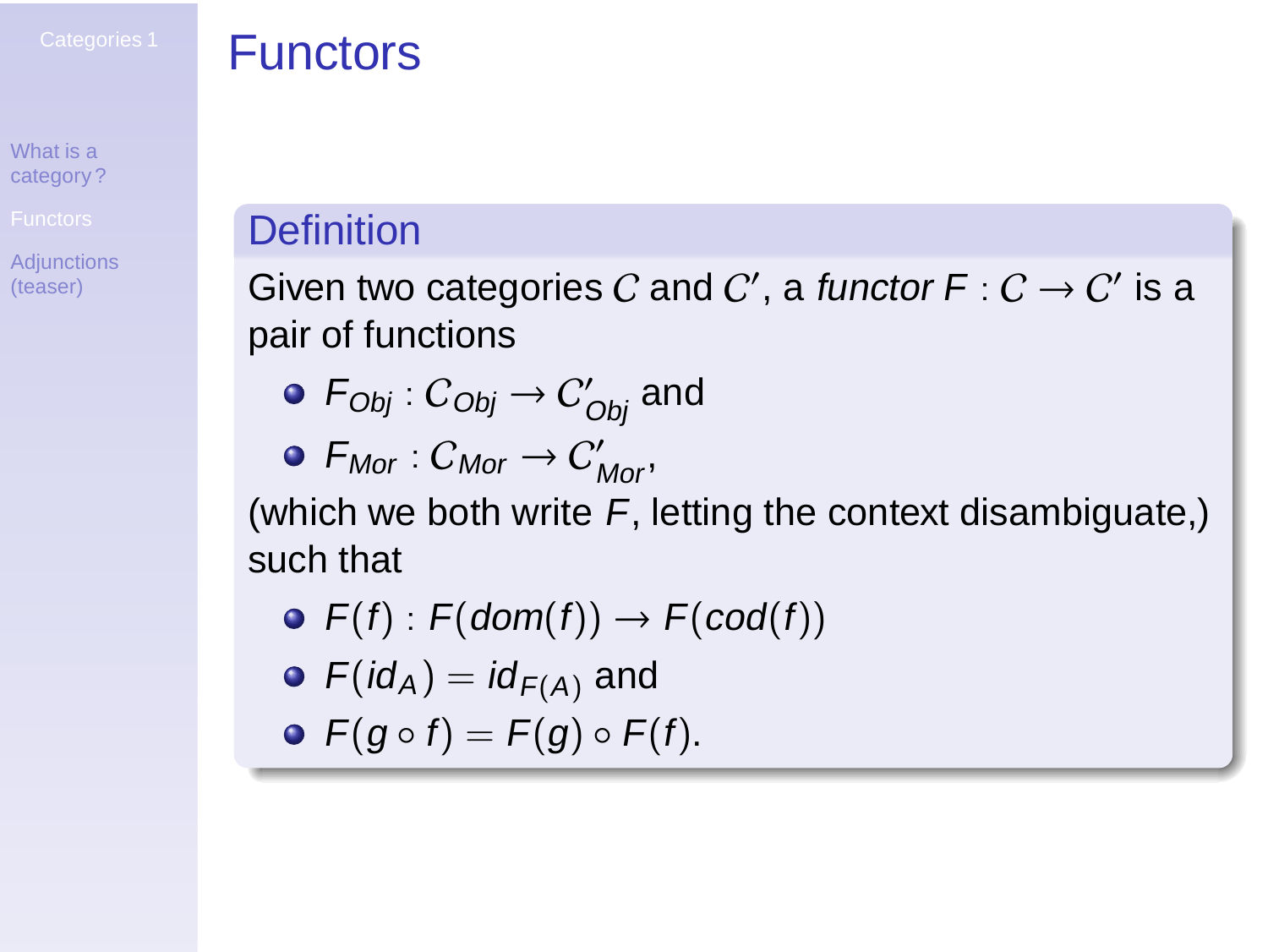**[Adjunctions](#page-10-0)** (teaser)

## A sometimes useful intuition about functors

A functor  $F: C \to C'$  gives a picture of  $C$  in  $C'.$ Example : let **2** be the dumb category



A functor from it to any category  $C$  is a mere arrow in  $C$ .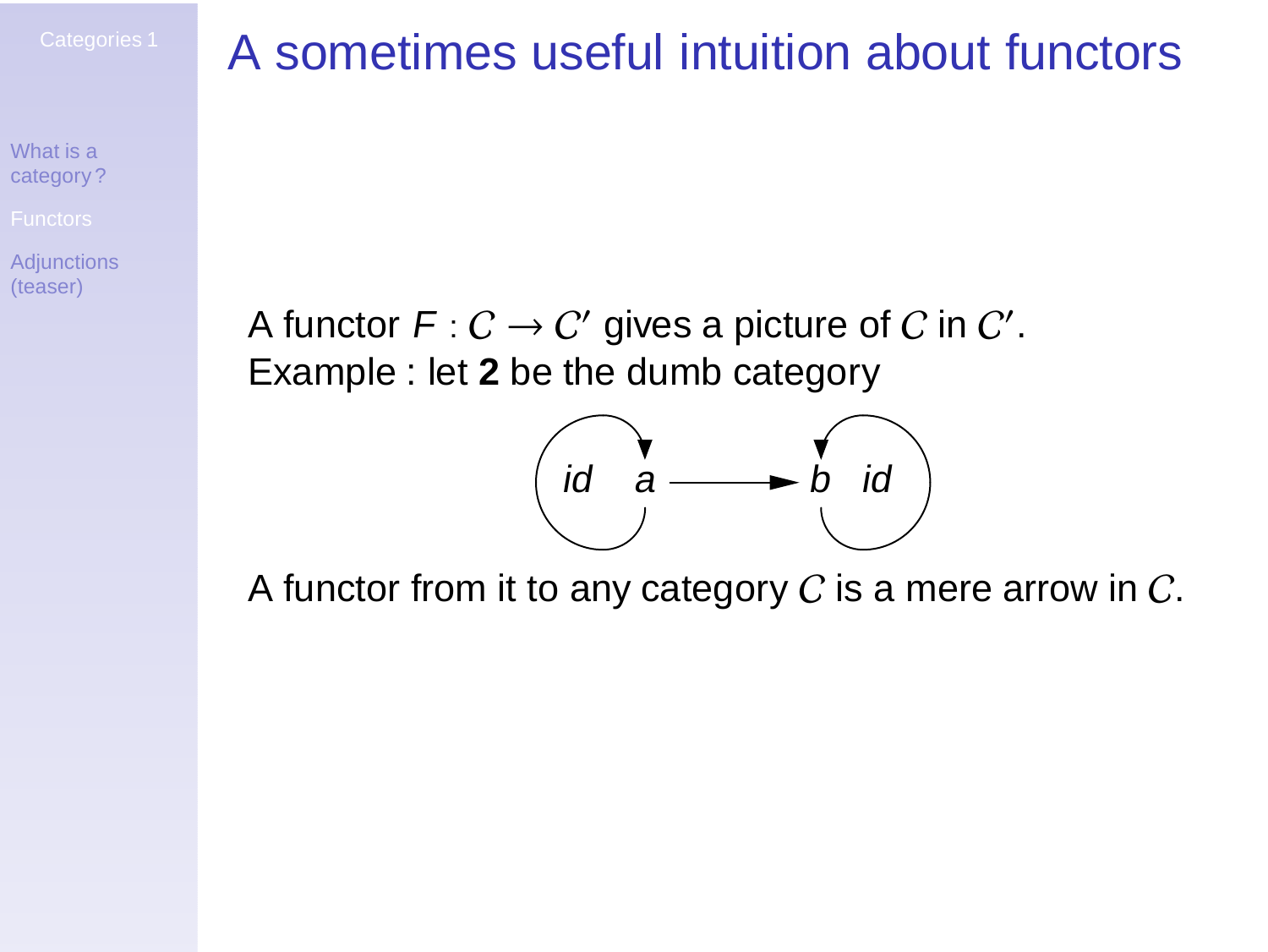[Functors](#page-6-0)

<span id="page-10-0"></span>

## We're done

That's it. Now you master all of the technicalities of category theory.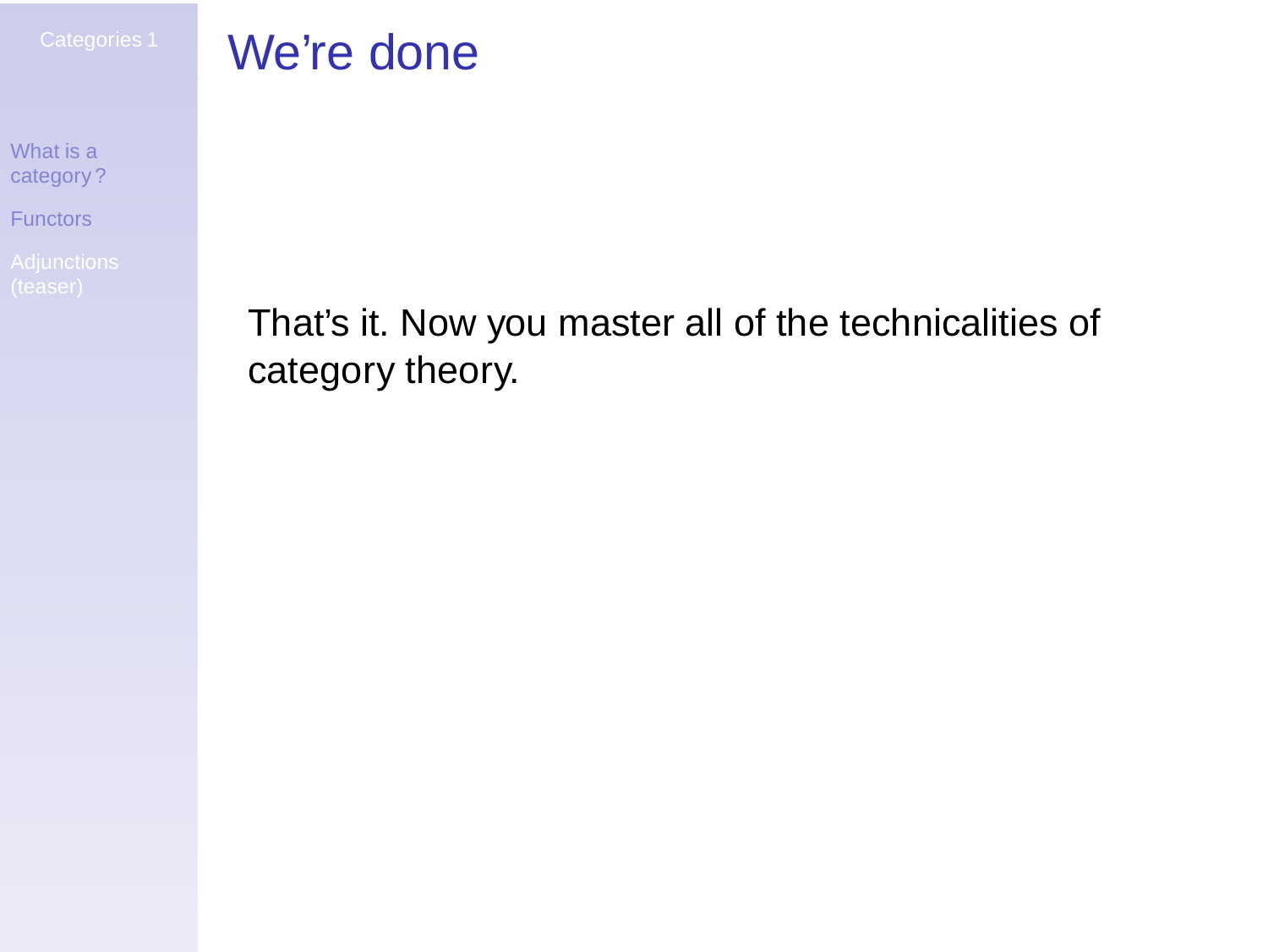[Functors](#page-6-0)

## We're done

That's it. Now you master all of the technicalities of category theory. Almost.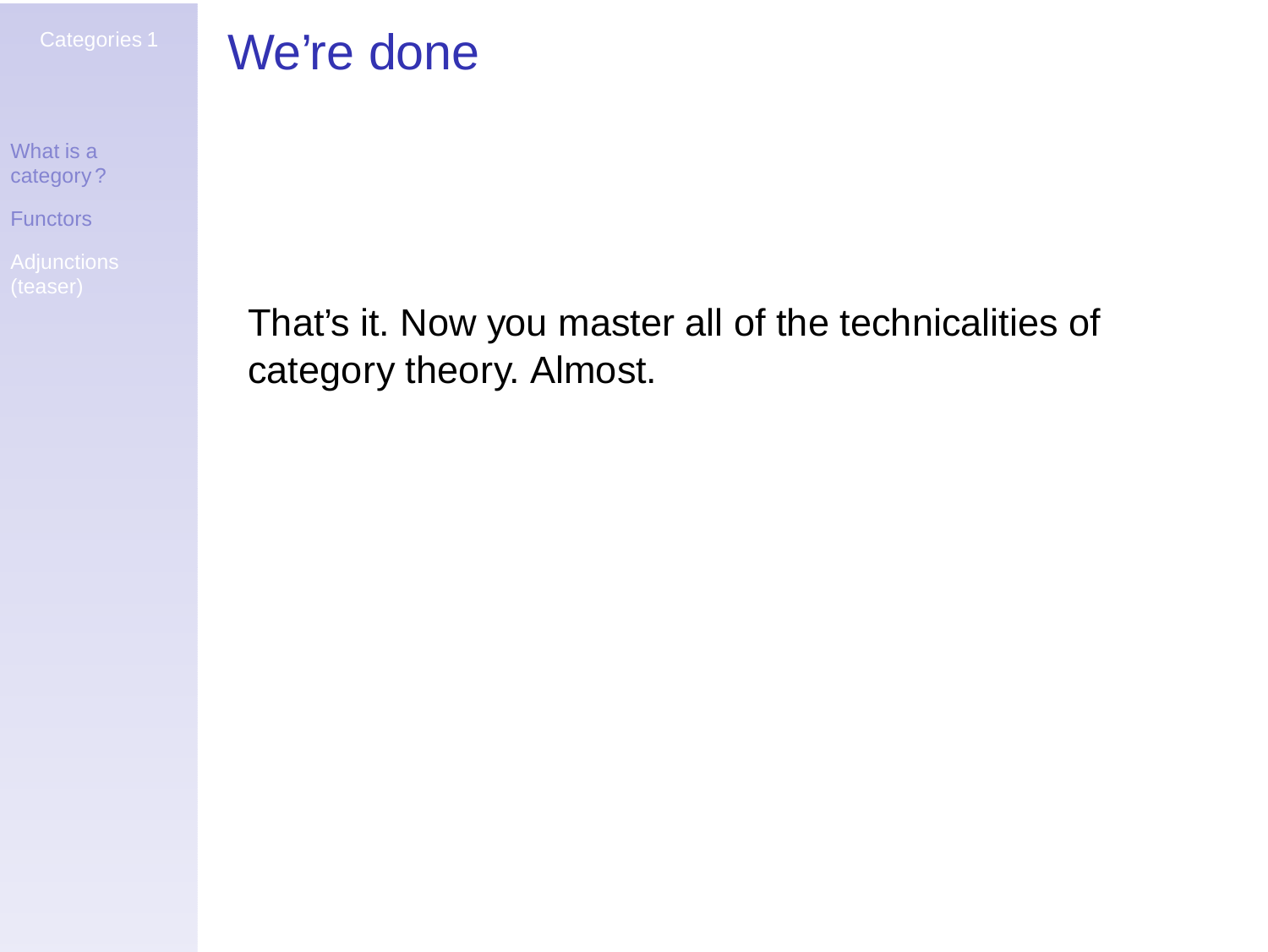[Functors](#page-6-0)

## We're done

That's it. Now you master all of the technicalities of category theory. Almost. Namely, we will need to explain

- **o** natural transformations
- and adjunctions,

which are more complicated and powerful than categories and functors.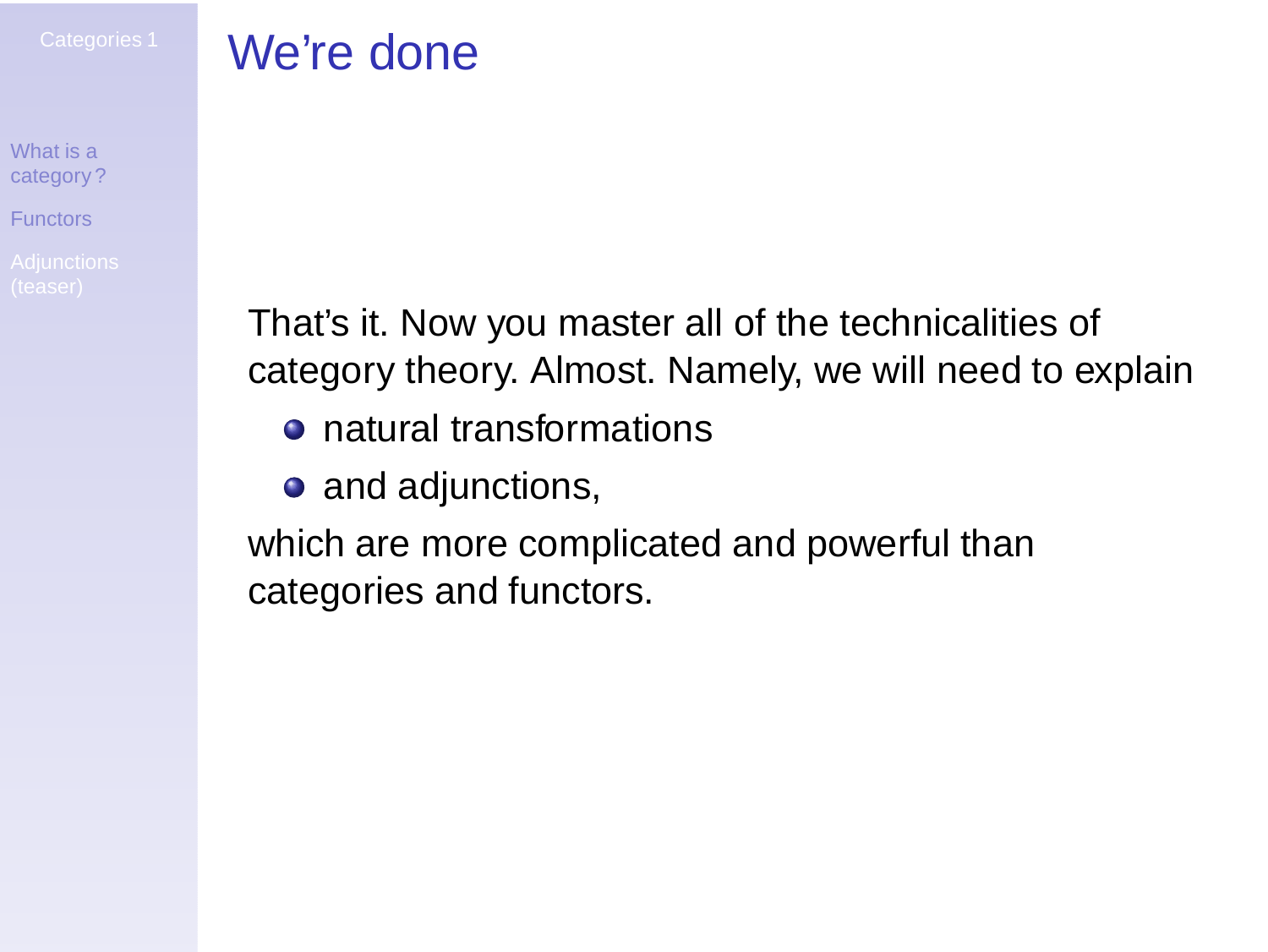[Functors](#page-6-0)

## Examples of adjunctions

| Left adjoint         | Right adjoint                 | Comments                                   |
|----------------------|-------------------------------|--------------------------------------------|
|                      | X                             | Def of internal product in                 |
|                      |                               | terms of the external one.                 |
| $^{+}$               |                               | Def of internal coproduct                  |
|                      |                               | in terms of the external                   |
|                      |                               | one.                                       |
| Free group           | Forgetful                     |                                            |
| generated by         | functor                       |                                            |
| a monoid             |                               |                                            |
| X                    | $\rightarrow$                 | Cf. currying $(A \times B)$                |
|                      |                               | $C \cong A \rightarrow (B \rightarrow C).$ |
| ⊗                    | -0                            | The same, in a linear set-                 |
|                      |                               | ting.                                      |
|                      | !A                            | Benton explaining linear                   |
| Forgetful<br>functor | $A \mapsto \delta \downarrow$ | logic through an adjunc-                   |
|                      | ‼A                            | tion between the linear                    |
|                      |                               | and non-linear worlds.                     |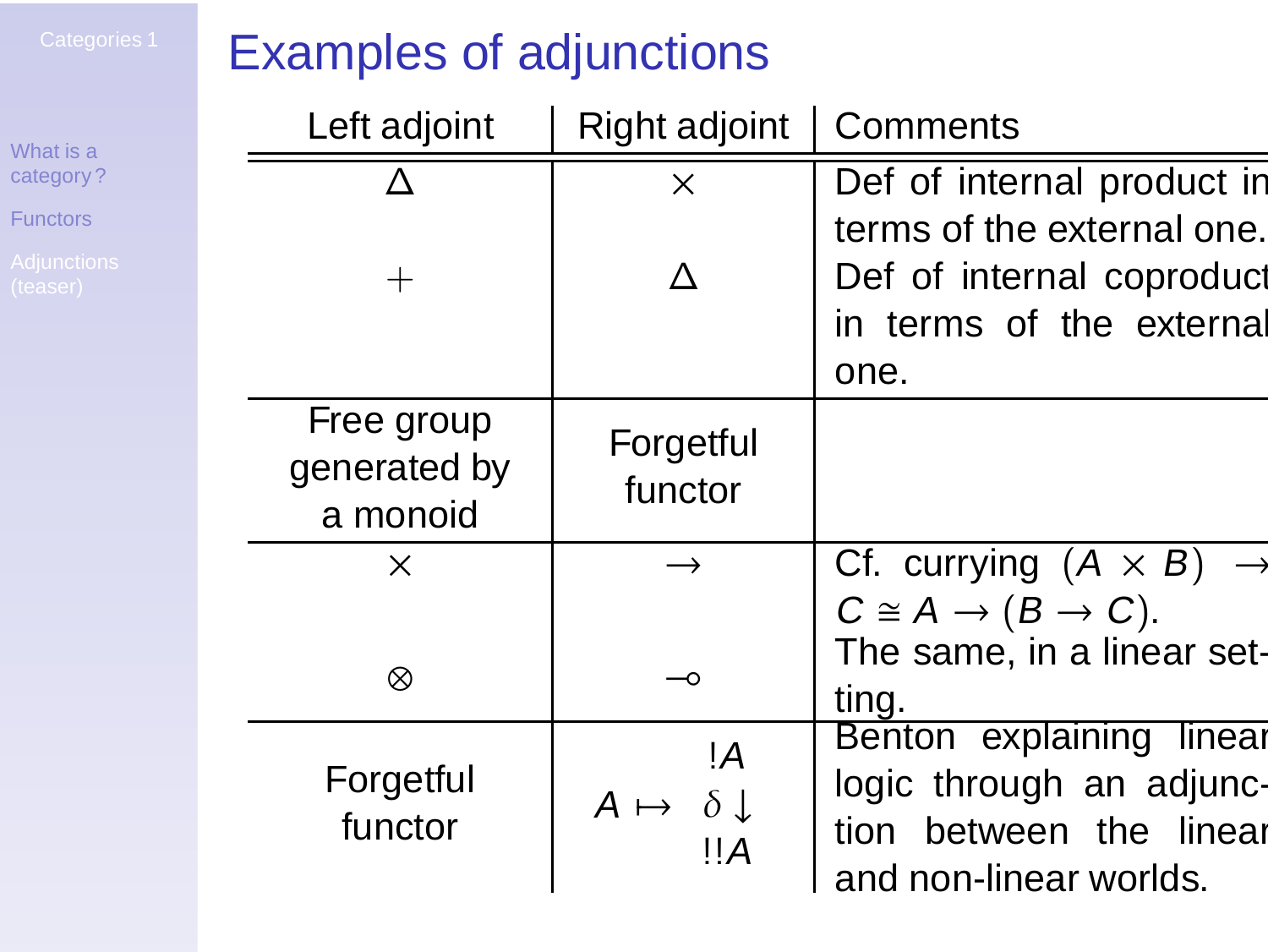[Functors](#page-6-0)

# Examples of adjunctions (cont)

|           | Left adjoint   Right adjoint   Comments |                                     |
|-----------|-----------------------------------------|-------------------------------------|
|           |                                         | Weakening   Lawvere's "quantifiers" |
| Weakening |                                         | as adjoints",                       |
|           |                                         | Contraction   and other insights.   |